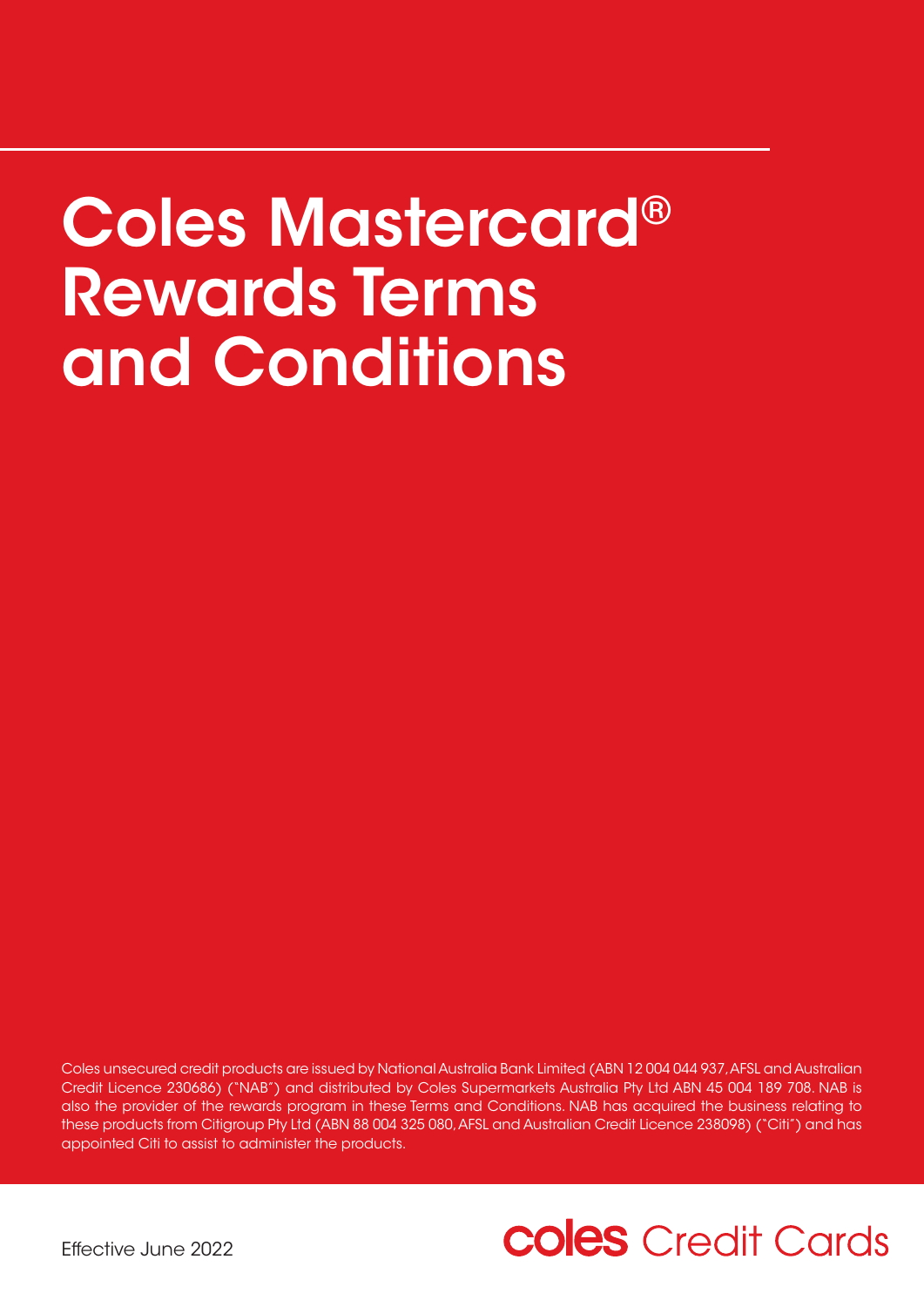### Table of Contents

| 1. . | Meaning of Words                                       |   |
|------|--------------------------------------------------------|---|
| 2.   | Participation                                          | 5 |
| 3.   | Earning Flybuys Points                                 | 5 |
|      | 4. Limitations on and loss of<br><b>Flybuys Points</b> | 6 |
|      | 5. Redeeming Points                                    |   |
| 6.   | Government Taxes, Duties<br>and Charges                |   |
|      | 7. General                                             |   |
| 8.   | <b>Special Features and Special</b><br>Promotions      | 8 |
| 9.   | <b>Concierge Services</b>                              |   |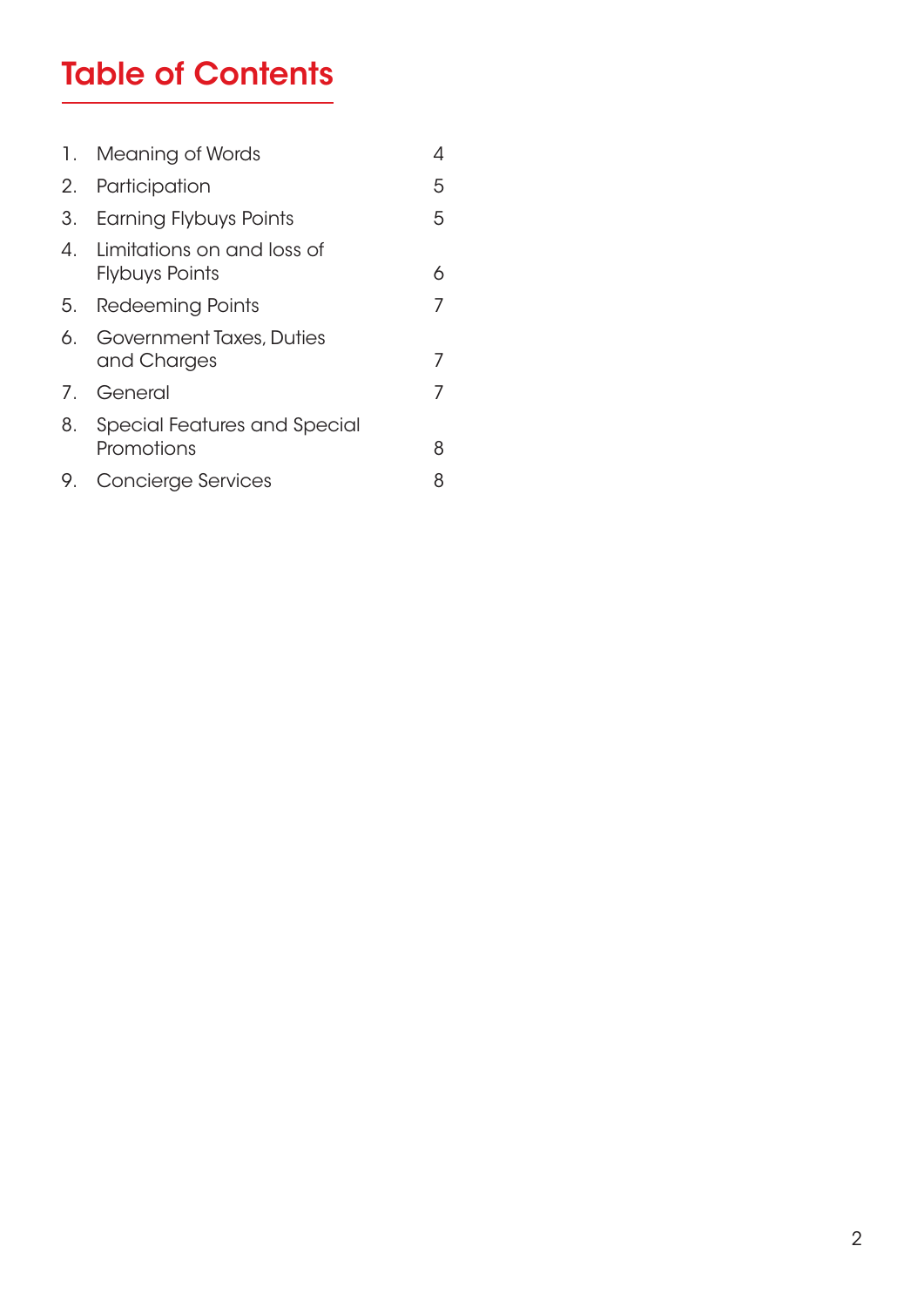# Introduction

These Terms and Conditions explain how Flybuys Points can be earned using Your Account. These Terms and Conditions will apply to You if You have been issued with a Card as the Primary Cardholder and that Card is used to earn Flybuys Points.

We instruct the Flybuys Program to credit Your Flybuys Membership Account with Flybuys Points, based on spend on Eligible Transactions. These terms are to be read in conjunction with, and are not designed to replace or alter the Flybuys Membership Terms and Conditions. The Flybuys Membership Terms and Conditions can be found at [https://www.](https://www.flybuys.com.au/about#/flybuys-terms-and-conditions) [flybuys.com.au/about#/flybuys-terms](https://www.flybuys.com.au/about#/flybuys-terms-and-conditions)[and-conditions](https://www.flybuys.com.au/about#/flybuys-terms-and-conditions). The Flybuys Program is owned and operated by Loyalty Pacific Pty Ltd ABN 82 057 931 334.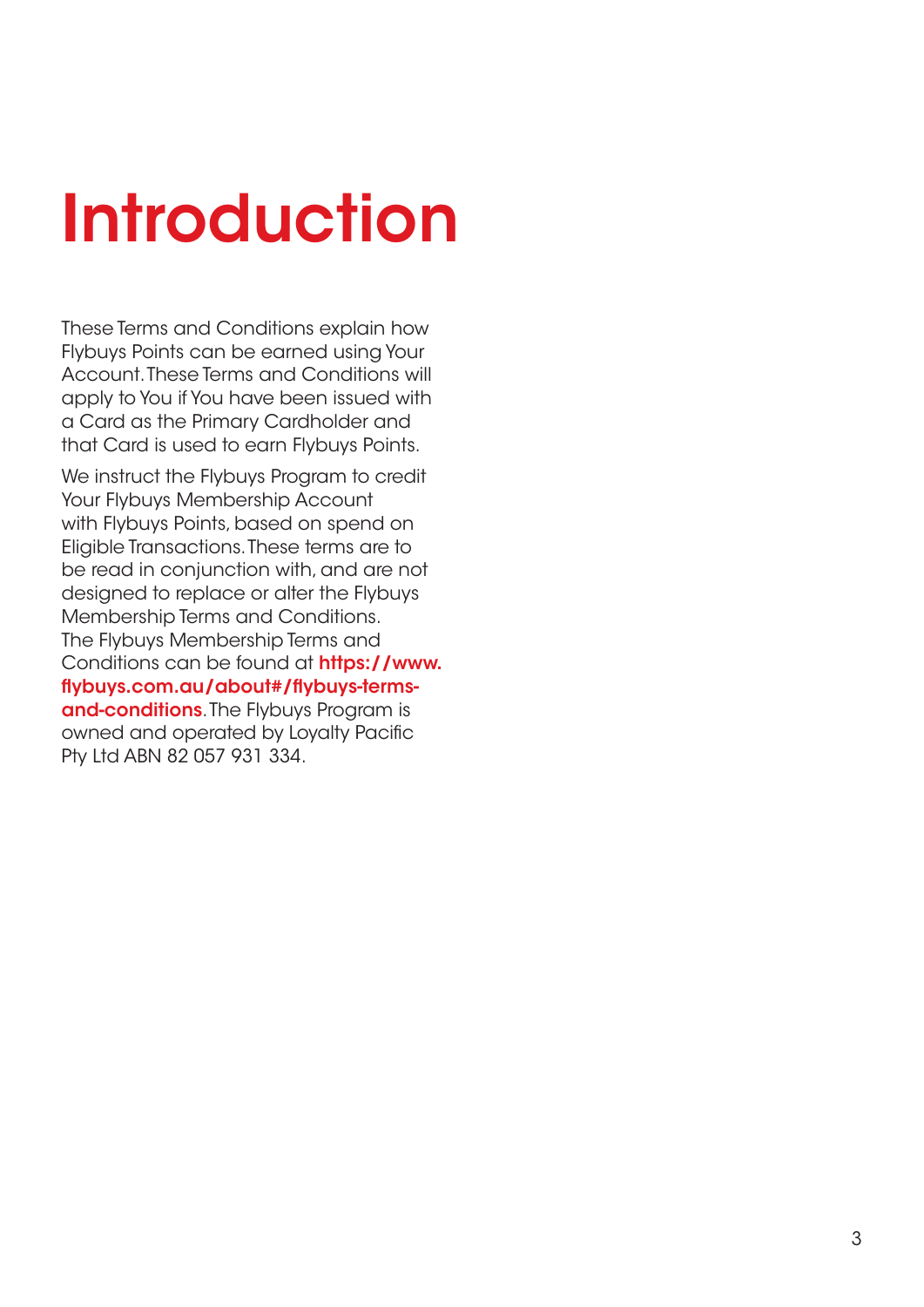#### <span id="page-3-0"></span>1. Meaning of Words

When You see these words used in these Terms and Conditions, this is what they mean:

Account means your Coles Mastercard<sup>®</sup> unsecured credit facility with Us.

Additional Cardholder means another person who You have authorised to have a Card on Your Account.

Additional Flybuys Points or Bonus **Flybuys Points** means Flybuys Points available on certain Eligible Transactions in addition to the standard Earn Rate, and Flybuys Points available through Special Promotions.

Card means the Coles Mastercard® unsecured credit facility.

Cardholder means You and any Additional Cardholder.

Claims means any actions, suits, arbitrations, demands, verdicts, judgments, dues, costs and claims.

Coles Spend means Eligible Transactions made at Coles Supermarkets Australia Pty Ltd (ABN 45 004 189 708).

Concierge Services means the concierge services provided to Primary Cardholders as described in clause 9 of these Terms and Conditions.

Citi means Citigroup Pty Limited (ABN 88 004 325 080, AFSL and Australian Credit Licence 230686). NAB has acquired the business relating to these products from Citi and has appointed Citi to assist to administer the products.

**Earn Rate** means the rate at which You earn Flybuys Points on Eligible Transactions, as set out in clauses 3 and 4.

**Eligible Transaction** means any purchase excluding (but not limited to) Cash Advances, Balance Transfers, Special Promotions, BPAY payments, purchases of foreign currency and travellers cheques, transactions made in operating a business, bank fees and charges such as interest and ATM charges, transactions made using Flybuys Points and government related transactions. Government related transactions include transactions with government or semi-government entities, or relating to services provided by or in connection with government (for example but not limited to transactions made at Australia Post, payments to the Australian Taxation Office, council rates, motor registries, tolls, parking stations and meters, fares on public transport, fines and court related costs).

Please note that whether or not a transaction is an Eligible Transaction will be determined based on information provided either by the merchant or the relevant financial institution (including information about the type of business conducted by the merchant). This means that, for example, spend with certain merchants may be characterised as spend with a government related entity or an investment in shares, and therefore not an Eligible Transaction, even if that merchant is not in fact a government related entity or an investment company.

**Flybuys Member** means a person who has been accepted as a member of Flybuys by Loyalty Pacific (or who has accepted an offer from Loyalty Pacific to become a member) and who remains a member of Flybuys at the relevant time.

Flybuys Membership Account means an account established in the name of a Flybuys Member in accordance with the Flybuys Membership Terms and Conditions and provided to Us to be associated with your Account.

Flybuys Membership Terms and Conditions means the terms and conditions governing membership of Flybuys, including the privacy policy, as varied from time to time by Loyalty Pacific.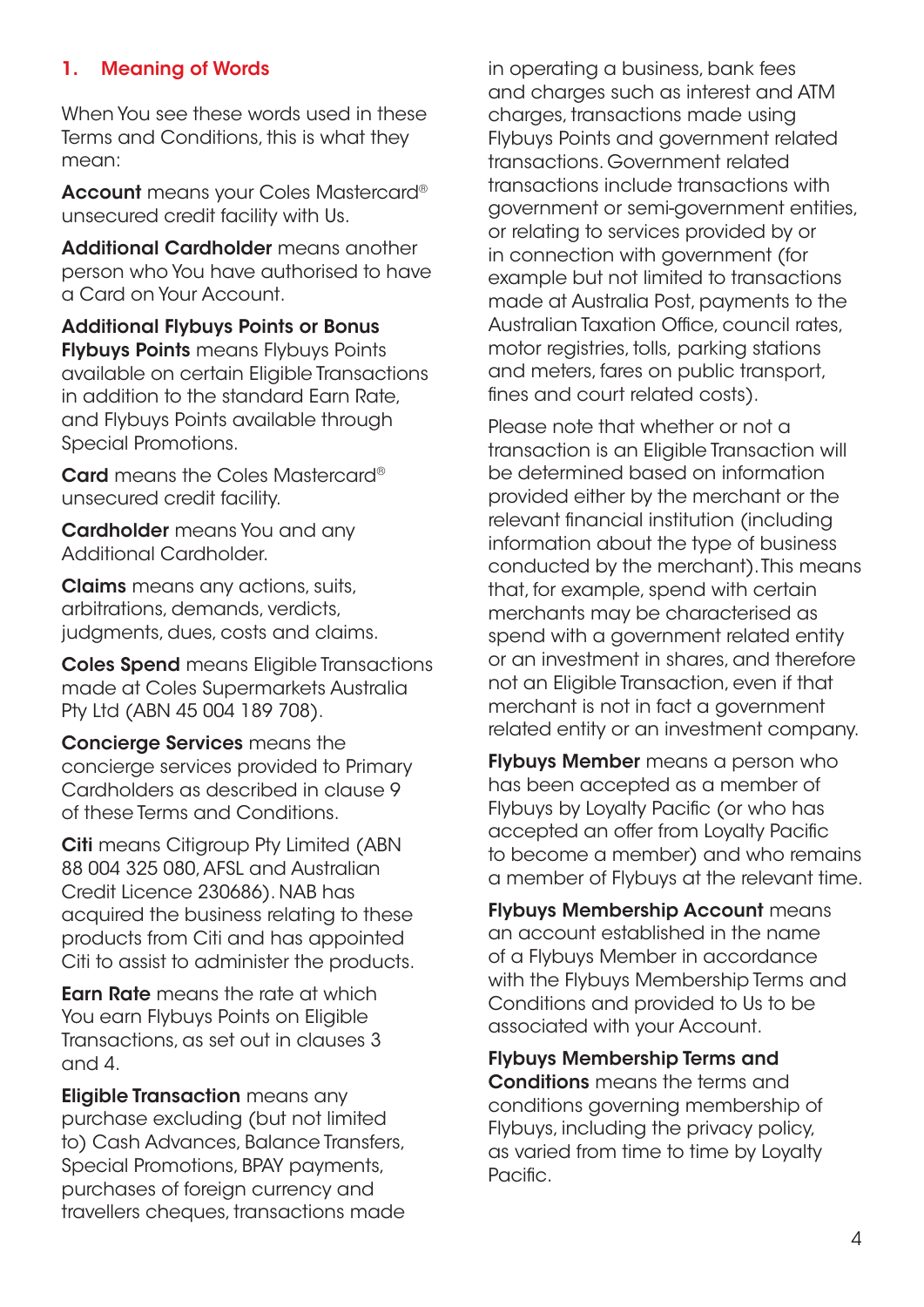#### <span id="page-4-0"></span>Flybuys Participating Retailer Spend

means Eligible Transactions made at Flybuys participating retailers specified at [coles.com.au/mastercard/](http://coles.com.au/mastercard/flybuysparticipants) [flybuysparticipants](http://coles.com.au/mastercard/flybuysparticipants) (and subject to change from time to time).

**Flybuys Points** means the points earned by Cardholders on Eligible Transactions and which the Rewards Program instructs Flybuys to credit to the Primary Cardholder's Flybuys Membership Account, which are subject to the Flybuys Membership Terms and Conditions.

Flybuys Program means the program conducted under the name 'Flybuys' (currently operated by Loyalty Pacific), or any renamed or replacement program provided by Loyalty Pacific.

Loyalty Pacific means Loyalty Pacific Pty Ltd (ABN 82 057 931 334).

NAB/Us/Our/We means National Australia Bank Limited (ABN 12 004 044 937, AFSL and Australian Credit Licence 230686) unless the context otherwise requires, the credit provider and issuer of the Coles credit products.

**Primary Cardholder** means the person in whose name the Account is held and who is responsible for all transactions on the Account.

**Rewards Program** means the rewards program offered by Us and provided in conjunction with the Card as described in these Terms and Conditions.

Special Feature means any feature or Special Promotion related to the Card We identify as a Special Feature.

Special Promotions means a special promotional offer made by Us from time to time.

**Statement Period** means the period to which a statement applies, usually about 30 days.

You/Your means the person in whose name the account is opened.

All other capitalised terms used in these Terms and Conditions have the same meaning as in the Coles Mastercard® Terms and Conditions.

#### 2. Participation

- 2.1. You accept these Terms and Conditions on first use or activation of Your Account or any Card issued in connection with Your Account. These terms are to be read in conjunction with, and are not designed to replace or alter, the Flybuys Membership Terms and Conditions. The Flybuys Membership Terms and Conditions can be found at [https://www.flybuys.com.](https://www.flybuys.com.au/about#/flybuys-terms-and-conditions) [au/about#/flybuys-terms-and](https://www.flybuys.com.au/about#/flybuys-terms-and-conditions)[conditions](https://www.flybuys.com.au/about#/flybuys-terms-and-conditions).
- 2.2. You are eligible to earn Flybuys Points and participate in the Flybuys Program, provided that:
	- a. You are a Flybuys Member;
	- b. Your Account entitles You to participate; and
	- c. You are not a corporation, firm, partnership or any other such legal entity.
- 2.3. By participating in the Rewards Program, You authorise Us and the Flybuys Program to seek, collect, use, store, share or disclose to each other or to third parties, for the purpose of your participation in the Rewards Program information about Eligible Transactions, adjustments to your Account as a result of reimbursements, disputed transactions and refunds or other changes, your Flybuys Points and the conduct of your Account.

#### 3. Earning Flybuys Points

3.1. Flybuys Points will only be credited to a Flybuys Membership Account in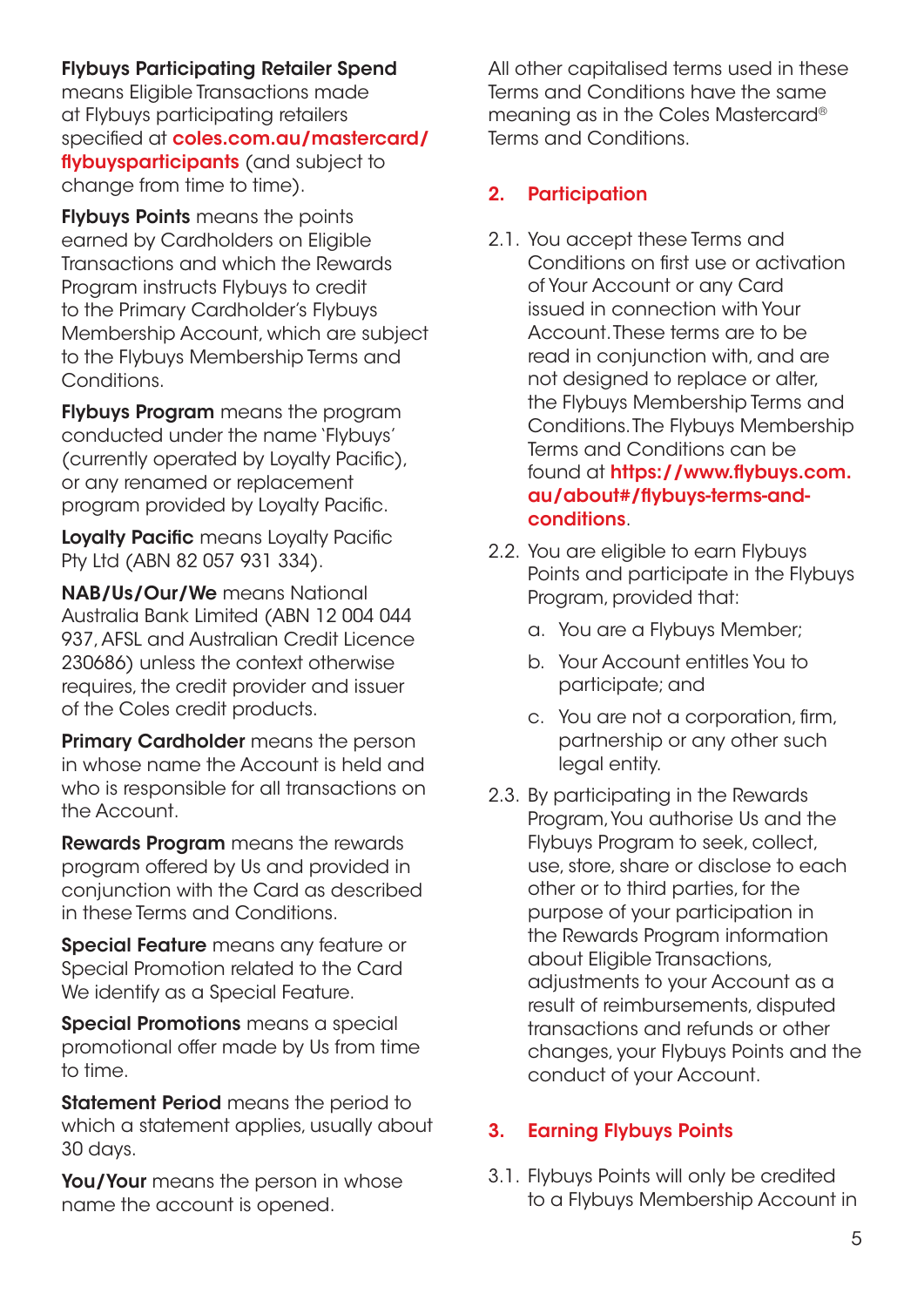<span id="page-5-0"></span>Your name, even if the Flybuys Points being credited were earned from an Additional Cardholder's Eligible Transactions. For the avoidance of doubt, spend by an Additional Cardholder on Your Account will not accrue Flybuys Points in the name of the Additional Cardholder.

- 3.2. Once credited to Your Flybuys Membership Account, the Flybuys Points are subject to the Flybuys Membership Terms and Conditions, as amended from time to time and located at [https://www.flybuys.com.au/](https://www.flybuys.com.au/about#/flybuys-terms-and-conditions) [about#/flybuys-terms-and](https://www.flybuys.com.au/about#/flybuys-terms-and-conditions)[conditions](https://www.flybuys.com.au/about#/flybuys-terms-and-conditions).
- 3.3. Flybuys Points are awarded in respect of Eligible Transactions as set out in the table below. The number of Flybuys Points awarded is calculated by reference to the Australian Dollar amount of the Eligible Transaction.

| Card                                                                                                      | <b>Earn Rate</b>                                                                                                                                                                                                                                                           |
|-----------------------------------------------------------------------------------------------------------|----------------------------------------------------------------------------------------------------------------------------------------------------------------------------------------------------------------------------------------------------------------------------|
| Coles Mastercard <sup>®</sup><br>& Coles Platinum<br>Mastercard <sup>®</sup>                              | 2 Flybuys Points<br>for each whole<br><b>Australian Dollar</b><br>spent on each<br>Flybuys Participating<br>Retailers Spend,<br>rounded down per<br>transaction                                                                                                            |
| Coles Rewards<br>Mastercard <sup>®</sup><br>& Coles Rewards<br>Platinum<br>Mastercard®                    | 2 Flybuys Points<br>for each whole<br>Australian Dollar<br>spent on each<br>Eligible Transaction,<br>up to and including<br>\$3,000 each<br>Statement Period.<br>and 1 Flybuys Point<br>for each whole<br>Australian dollar<br>thereafter, rounded<br>down per transaction |
| Coles No Annual<br>Fee Mastercard®<br>& Coles No Annual<br><b>Fee Platinum</b><br>Mastercard <sup>®</sup> | 1 Flybuys Point<br>for every 2 whole<br><b>Australian Dollars</b><br>spent on each<br>Eligible Transaction,<br>rounded down per<br>transaction                                                                                                                             |

| Card           | <b>Earn Rate</b>          |
|----------------|---------------------------|
| Coles Low Rate | 1 Flybuys Point           |
| Mastercard®    | for every 2 whole         |
| & Coles Low    | <b>Australian Dollars</b> |
| Rate Platinum  | spent on each Coles       |
| Mastercard®    | Spend, rounded            |
|                | down per transaction      |

- 3.4. It will take up to 60 days after an Eligible Transaction has been processed by Us for Flybuys Points to be credited to Your Flybuys Membership Account.
- 3.5. At the end of Your Statement Period, the Flybuys Points earned during that period as a result of spend on Eligible Transactions on Your Account, will be displayed on Your statement.

#### 4. Limitations on and loss of Flybuys Points

- 4.1. You will only earn Flybuys Points on Eligible Transactions.
- 4.2. If You or an Additional Cardholder receives a refund or reimbursement (for example returned goods or services), a chargeback is made to Your Account, or where Flybuys Points were incorrectly credited to Your Account, the Flybuys Points relating to that reversal will be deducted from Your Flybuys Membership Account.
- 4.3. Flybuys Points have no monetary value, are not transferable by You to another rewards program offered by Us and cannot be redeemed for cash.
- 4.4. You will not earn Flybuys Points on your Card, and any Flybuys Points that You have already earned and that we have not yet instructed Flybuys to credit to Your Flybuys Membership Account will not be credited, if: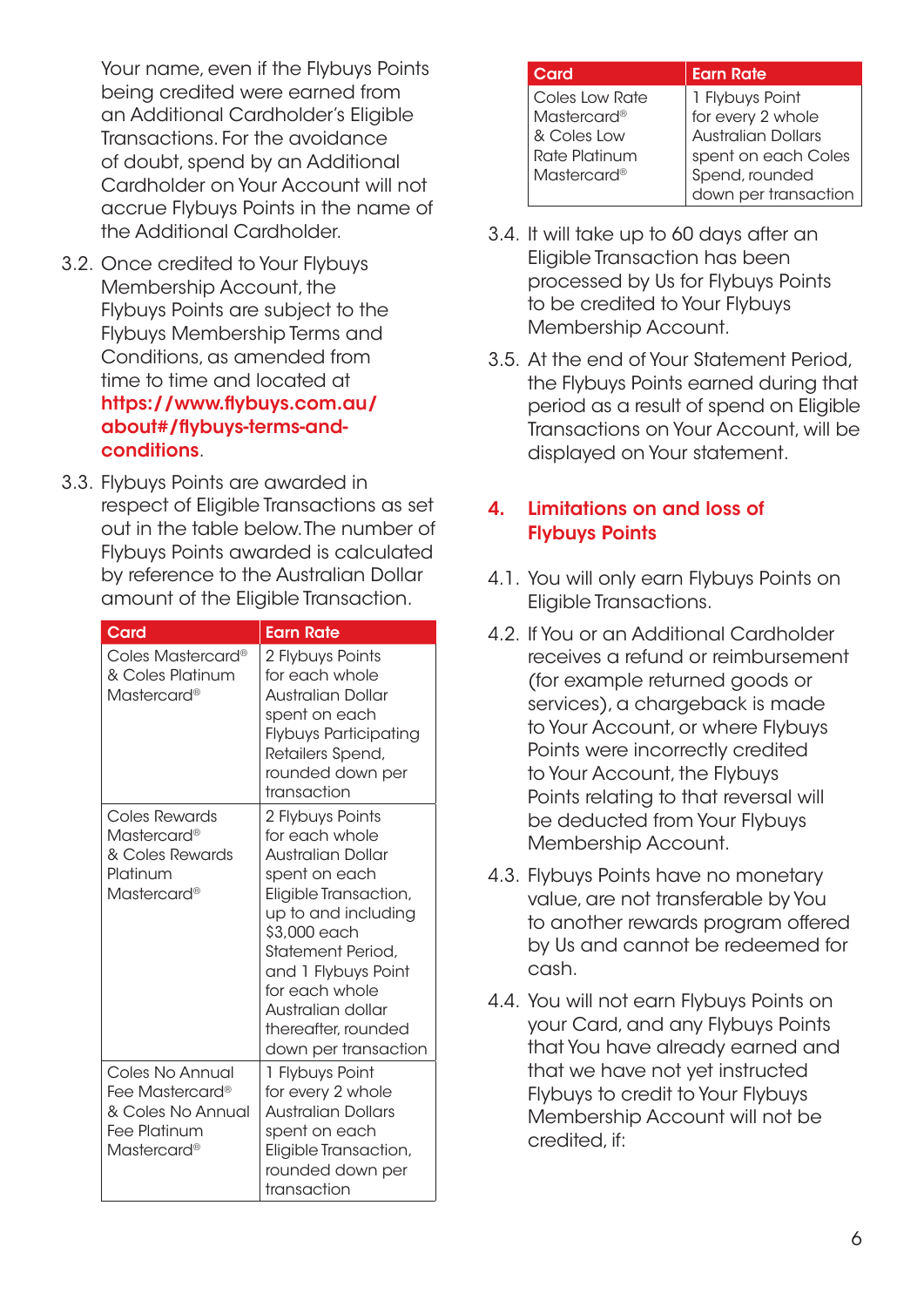- <span id="page-6-0"></span>a. You are in breach of your Coles Mastercard® Terms and Conditions;
- b. Your Account is suspended;
- c. We reasonably suspect You (or an Additional Cardholder) are operating Your Account fraudulently;
- d. Your Account is closed or cancelled (whether by Us or by You), including if You cease to be a member of Flybuys.
- e. We receive notification that You have passed away.
- 4.5. We may suspend Your right to earn Flybuys Points. If we notify You that your right to participate in the Rewards Program is no longer suspended, You will be able to earn Flybuys Points on Eligible Transactions.
- 4.6. We may terminate Your right to earn Flybuys Points. At the time We terminate Your right to earn Flybuys Points by using Your Account, You will no longer accrue Flybuys Points on Eligible Transactions.

#### 5. Redeeming Points

5.1. Only You can redeem Your Flybuys Points in accordance with the Flybuys Membership Terms and **Conditions** 

#### 6. Government Taxes, Duties and Charges

6.1. We accept no liability in respect of any government taxes (including Goods and Services Tax), duties or other charges that may be imposed by law in any country arising from the earning or redemption of Flybuys Points or participation in the Rewards Program.

6.2. We give no warranty and accept no responsibility as to the ultimate taxation treatment of Flybuys Points. You should seek independent tax advice in respect of the tax consequences arising from the use of this product or from participating in the Rewards Program.

#### 7. General

- 7.1. We are not responsible for rewards you redeem under the Flybuys Program, any death or injury, loss or consequential loss or damage from a reward or the loss, theft or destruction of a reward.
- 7.2. We give no warranty (whether express or implied) whatsoever with respect to any rewards provided by the Flybuys Program. Rewards will normally come with warranties from the supplier or manufacturer of the rewards and any Claims in respect of those rewards should be made with those suppliers or manufacturers. In particular, we do not represent that any particular reward is suitable for the purpose for which you intend to use it.
- 7.3. We may vary these Rewards Terms and Conditions from time to time. For example, We may:
	- change the way You earn Flybuys Points;
	- change the way We award Flybuys Points;
	- introduce or change Rewards Program features, fees and conditions; and
	- make changes as a result of changes made by Our suppliers or partners.

 We will provide at least 30 days' prior notice of changes, unless We reasonably consider the change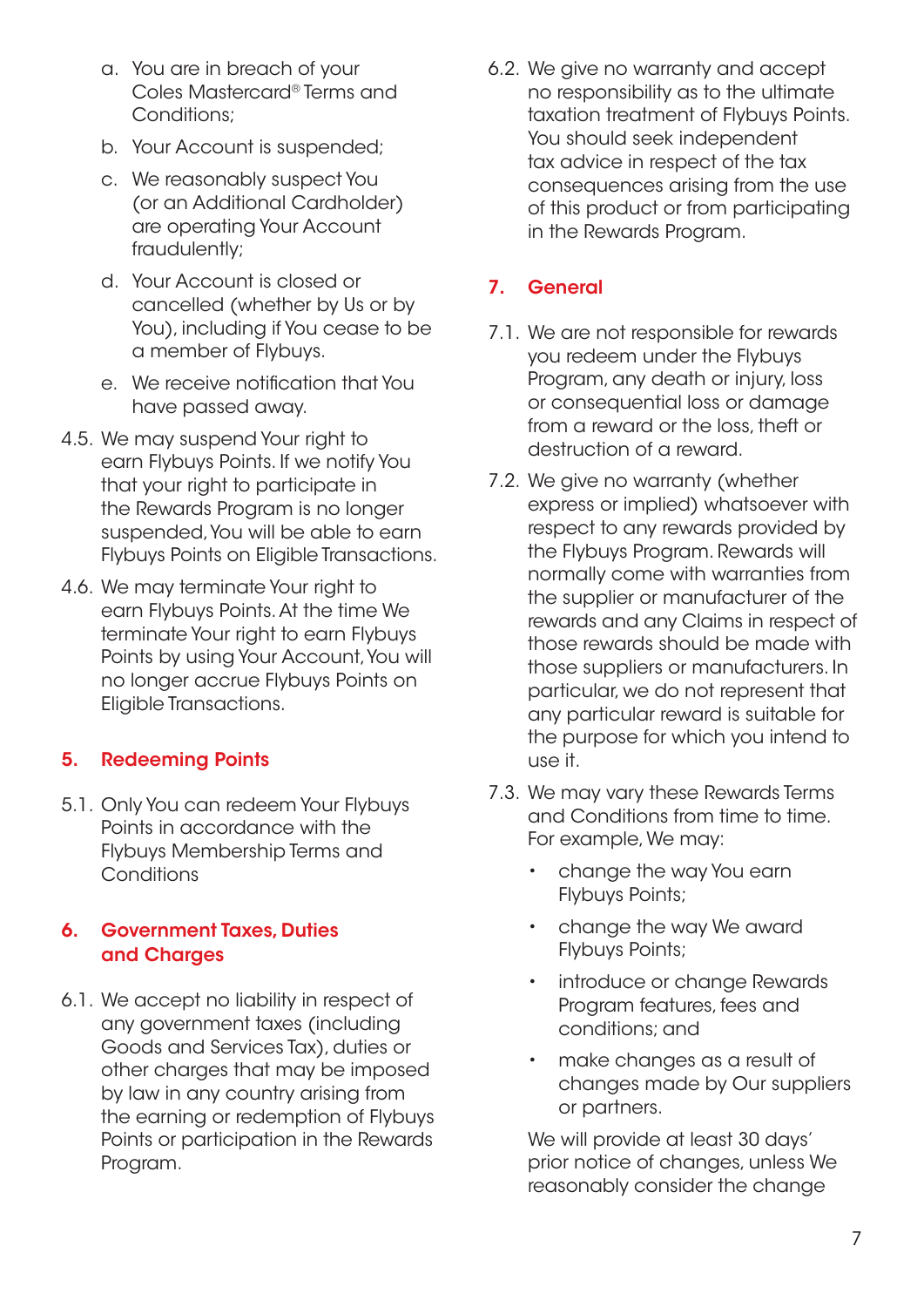<span id="page-7-0"></span>to be non-material in nature. We will give You as much notice as is reasonably practicable for any non-material changes to these terms and conditions.

- 7.4. Disputes about missing Flybuys Points for Eligible Transactions (including where the dispute concerns Your participation in the Flybuys Program) will only be accepted up to six months after the date of the relevant transaction or such time as is reasonable in the circumstances. Documentary evidence may be required.
- 7.5. We do not accept any liability for promotional materials published, or produced directly by the Flybuys Program.

#### 8. Special Features and Special **Promotions**

- 8.1. Your Account may have access to a variety of Special Features and Special Promotions, which will be identified as such and will be subject to these Terms and Conditions, together with the terms and conditions of each of the Special Features and Special Promotions, as advised to You at the time of promotion, acquiring or using the Special Features or Special Promotions.
- 8.2. You will earn Additional Flybuys Points or Bonus Flybuys Points subject to meeting eligibility criteria for Special Promotions or Special Features made by Us from time to time.

#### 9. Concierge Services

9.1. We provide complimentary Concierge Services to You via third parties. Concierge Services will act on Your behalf and as an

intermediary in assisting You with the following requests:

- a. Travel for example, pre-trip information, flight and hotel availability and bookings;
- b. Entertainment for example, ticket bookings for events, and restaurant reservations;
- c. Lifestyle for example, information on golf clubs, health clubs, and pet services; and
- d. Shopping for example, sourcing hard to find items or arranging gift purchase and delivery.
- 9.2. You will be informed of the cost and options, if available, before any booking or purchase is made for You. Concierge Services will not incur costs on Your behalf unless Your prior consent has been received. Any ticket purchases once authorised and confirmed by You will be deemed as non-refundable on non-exchangeable items.
- 9.3. Concierge Services will provide You with a clear and detailed breakdown of any costs associated with the provision of a service, prior to arranging the service. You will not be charged for research or co-ordination services performed by Concierge Services. You will be responsible for all other costs and expenses related to Your request. To the extent possible, goods and services acquired on Your behalf will be charged directly by the provider to Your Account. If Concierge Services advances funds for goods or services at Your request, Concierge Services shall bill that amount to Your Account.
- 9.4. Concierge Services will not locate goods and services if they are:
	- a. requested for re-sale, professional or commercial purposes;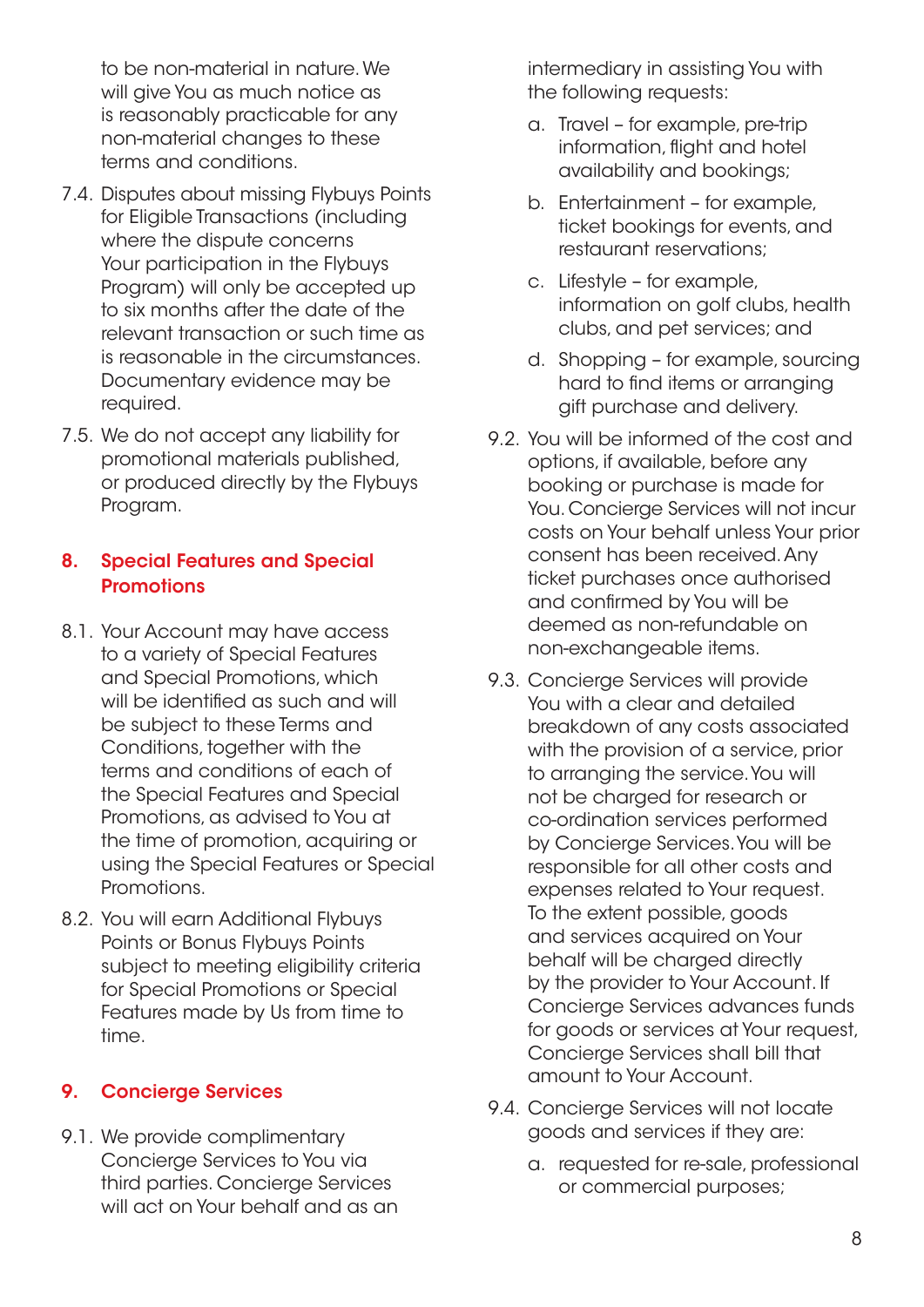- b. abroad when Concierge Services is aware of customs regulations prohibit the shipping of the items to You;
- c. prohibited under applicable law or which contravene popular moral or ethical standards; or
- d. do not clearly provide some recreational benefit to You.
- 9.5. When goods or services are purchased on Your behalf, items will be purchased and/or delivered in accordance with national and international regulations;
	- a. You are at all times responsible for customs and excise fees and formalities;
	- b. Concierge Services recommends that they be insured for mailing or shipping. Concierge Services does not arrange for an insurance policy to apply to the goods or services purchased on Your behalf. If You require an insurance policy for the goods and services purchased on Your behalf, You must specify this and You will be charged the cost of the insurance. Neither We nor Concierge Services provides mailing or shipping services. Mailing and shipping services are organised in accordance with Your instructions. You may have remedies against the company which ships the goods to You.
- 9.6. Concierge Services accepts no liability arising from any provider that does not fulfil their obligations to You, subject to any chargeback entitlement You may have.